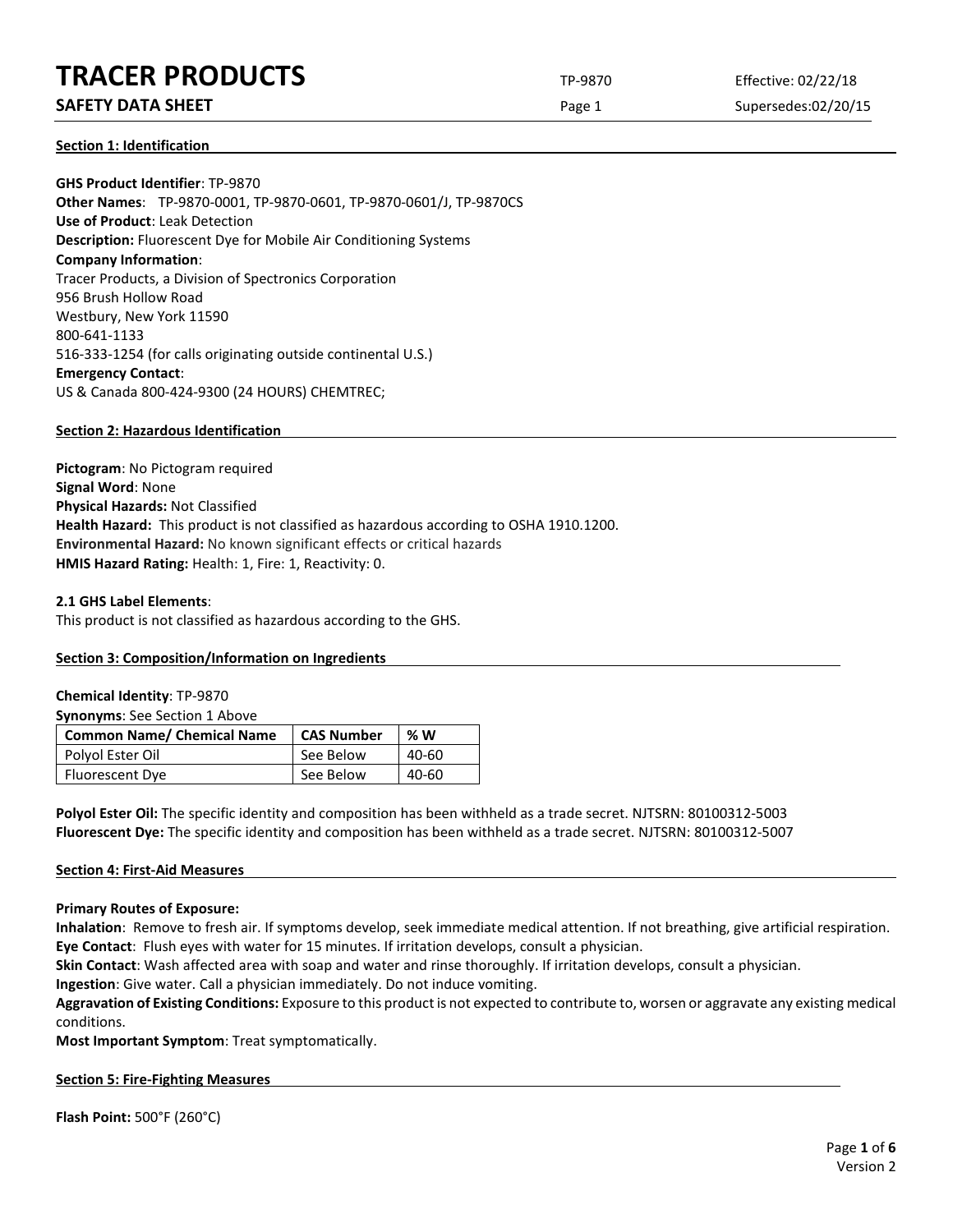| <b>TRACER PRODUCTS</b>   | TP-9870 | Effective: 02/22/18 |
|--------------------------|---------|---------------------|
| <b>SAFETY DATA SHEET</b> | Page 2  | Supersedes:02/20/15 |

**Test Method:** Pensky-Martens Closed Cup

**Explosive Limit:** LEL (%): No data available; UEL (%): No data available

**Autoignition Temperature:** No data available

**Unusual Fire and Hazardous Combustion and Decomposition Products:** Smoke, soot, and toxic/irritating fumes (i.e., carbon dioxide, carbon monoxide, etc.). Oxides of nitrogen and carbon.

**Fire and Explosion Hazards:** May liberate irritating or toxic vapors during combustion or decomposition.

**Extinguishing Media:** Based on the NFPA guide, use dry chemical, carbon dioxide, water mist, water jet sprays, halogen, or alcohol foam suitable for Class B fires. Use water to cool containers exposed to fire. For large fires, use water spray, fog or alcohol foam, thoroughly drenching the burning material.

**Unsuitable Extinguishing Media:** High volume water with full jet. Oxidizers and reducers.

**Fire-Fighting Procedures/Equipment:** Fire fighters and others who may be exposed to the products of combustion should be equipped with NIOSH-approved, positive-pressure, self-contained breathing apparatus (SCBA) and full protective clothing. Water can be used to cool and protect containers and surroundings.

### **Section 6: Accidental Release Measures**

### **Non-Emergency Personnel**:

General Advice: Avoid inhalation and contact with skin, eyes, or clothing. Wash hands and face before eating, drinking, or using tobacco products.

Personal Protective Equipment Needed: Wear impervious gloves, shoes, and protective clothing

### **Emergency Personnel**:

Suitable Protective Gear: Wear impervious gloves, shoes and protective clothing.

Unsuitable Protective Gear: Not Applicable

**Environmental Precautions**: Prevent any contamination of local soils and water supply. Prevent ground water infiltration or any ground penetration. Avoid the spreading or entering into watercourses by using sand, soil, or other types of barriers. If contamination into water course or sewage system, alert appropriate authorities.

### **Containment/Clean-up Methods**:

Containment & Recovery of Product: Contain with absorbent material, such as clay, soil, universal binding medium, or any commercially available absorbent. Shovel reclaimed dye and absorbent into a recovery or salvage drums for disposal. For larger spills, transfer to a salvage tank for recovery or safe disposal. Any residues should be treated like a small spill. This is not a RCRA hazardous waste per Title 40 CFR 261. Stop material from contaminating soil, or from entering sewers or bodies of water. For larger spills, transfer to a salvage tank for safe recovery/disposal. Residues are treated as small spills.

Disposal**:** Either incinerate or land fill in accordance with applicable local, state and federal regulations.

### **Section 7: Handling and Storage**

**Handling Precautions:** Use product only in well ventilated areas. Avoid breathing in mists or vapors from a heated product. Avoid formation of mists. Avoid heating product near flash point. Avoid prolonged or repeated contact with skin. Handle in ambient temperature.

**Storage Conditions:** Store in a cool, dry, well-ventilated area away from heat, ignition sources, and direct sunlight. Always keep containers tightly closed. Store away from oxidizing and reducing agents.

**Personal Hygiene:** Wash hands before breaks and at the end of the work day. Do not carry cleaning clothes used to absorb product in clothing. General hygiene measures for chemicals apply.

**Empty Container Precautions:** Do not reuse empty container for any purpose.

**Special Warnings:** Hot organic chemical vapors or mists can suddenly and without warning combust when mixed with air.

### **Section 8: Exposure Controls/Personal Protection**

**Occupational Exposure Limits**: No exposure limits have been established for this product. **Biological Exposure Limits**: No data available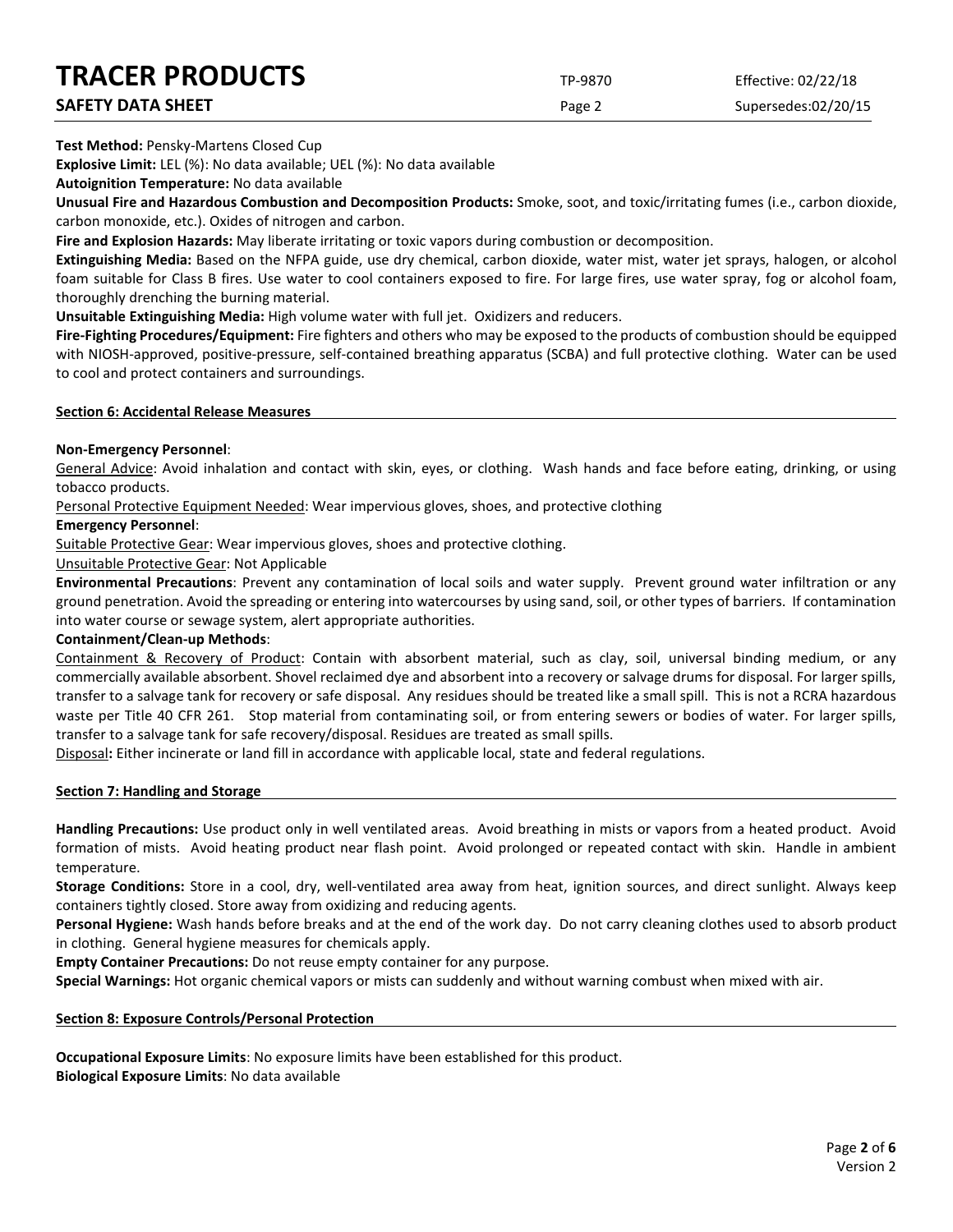| <b>TRACER PRODUCTS</b>   | TP-9870 | Effective: 02/22/18 |
|--------------------------|---------|---------------------|
| <b>SAFETY DATA SHEET</b> | Page 3  | Supersedes:02/20/15 |

**Engineering Controls/Ventilation**: Maintain airborne concentrations below the established exposure limits by providing adequate ventilation. General (dilution) ventilation should be acceptable. Additional local exhaust ventilation is recommended where dusts, mists or vapors may be released.

**Airborne Oil Mist Exposure Limits:** Polyol Ester Oil

ACGIH TLV: 5 mg/m<sup>3</sup>, 8 hr ACGIH STEL:  $10 \text{ mg/m}^3$ OSHA PEL:  $5mg/m<sup>3</sup>$ , 8 hr

## **Personal Protective Equipment**:

Respiratory Protection: Avoid breathing vapor and/or mist. If occupational exposure limits are exceeded wear NIOSH/OSHA approved equipment. Use a respiratory protection fitted with a combination filter A-P3 for short term use. High airborne concentrations may necessitate the use of self-contained breathing apparatus (SCBA) or a supplied air respirator. Respiratory protection programs must be in compliance with 29 CFR 1910.134.

Skin Protection: Wear protective clothing and appropriate impervious gloves.

Eye Protection: Wear safety goggles with peripheral coverage approved to EU Standard EN 166, AS/NZS 1337. An eye wash facility should be readily available.

Hand Protection: When in contact with material, be sure to use proper gloves approved to standards (Europe: EN 374, U.S.: F739, & AS/NZS: 2161). Gloves made from neoprene, nitrile or butyl rubber may provide suitable chemical protection.

Hygiene Measures: Wash thoroughly after handling, especially before eating, drinking, smoking, or using restroom facilities.

### **Section 9: Physical and Chemical Properties**

**Physical State**: Liquid **Appearance**: Amber **Odor**: Mild **Odor Threshold**: no data available **pH**: no data available **Melting Point**: No data available **Freezing Point**: No data available **Initial Boiling Point**: 399°F (204°C) **Boiling Range**: no data available **Flash Point (COC)**: Greater than 305° F (152° C) **Evaporative Rate**: No data available **Solid Flammability**: No data available **Gas Flammability**: No data available **Upper Explosive Limit**: No data available **Lower Explosive Limit**: No data available **Vapor Pressure 68**° **F (20**° **C)** : <0.01 mmHg **Vapor Density (Air= 1)** : >1 **Relative Density**: 0.98 **Solubility in Water**: < 0.1 % **Partition Coefficient: n-octanol/water**: No data available **Auto-ignition Temperature**: No data available **Decomposition Temperature**: No data available **Viscosity at 40°C: 48.8 Viscosity at 100°C**: no data available **Percent Volatile by Volume (%)**: 0 **Evaporation Rate (Butyl Acetate=1)**: < 0.01 **Volatile Organic Content (VOC) Component**: None

**Note:** The physical data presented above are typical values and should not be construed as a specification.

### **Section 10: Stability and Reactivity**

**Reactivity**: This product is non-reactive under ambient conditions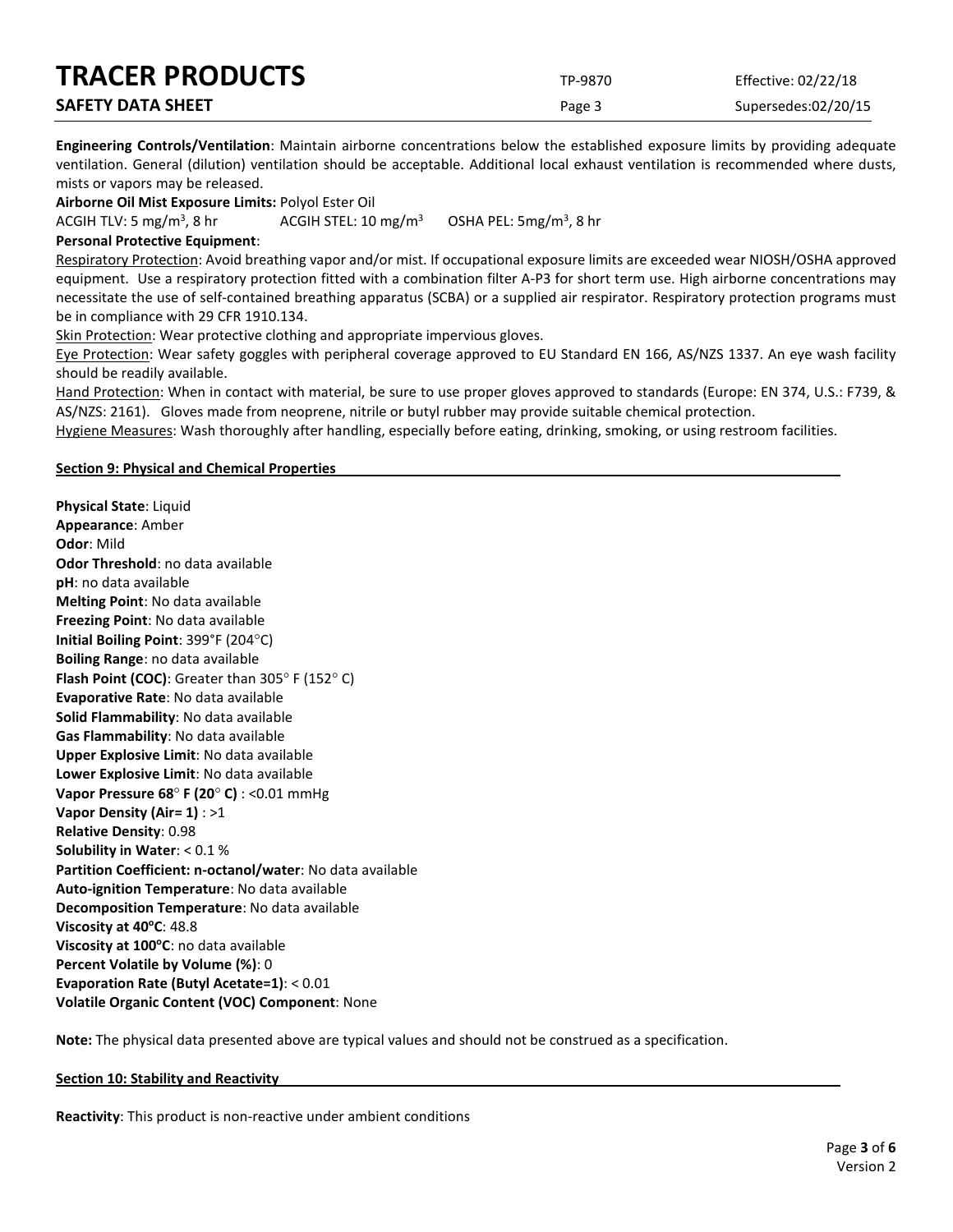| <b>TRACER PRODUCTS</b> | TP-9870 | Effective: 02/22/18 |
|------------------------|---------|---------------------|
| SAFETY DATA SHEET      | Page 4  | Supersedes:02/20/15 |

**Stability**: Stable under normal conditions of use.

**Conditions to Avoid**: High temperatures & a source of ignition. Toxic fumes may be released if product is heated above decomposition point.

**Incompatible Materials**: Strong Acids, Strong oxidizing agents, and Reducing agents

Hazardous Decomposition Products: In the event of combustion, CO and CO<sub>2</sub> will be formed.

**Hazardous Polymerization**: Will not occur

# **Section 11: Toxicological Information**

|                             |        | <b>Fluorescent Dye</b> | <b>Polyol Ester Oil</b> |
|-----------------------------|--------|------------------------|-------------------------|
| Oral LD <sub>50</sub>       | Rat    | >5,000 mg/kg           | >2,000 mg/kg            |
| Dermal LD <sub>50</sub>     | Rabbit | >2,000 mg/kg           | >2,000 mg/kg            |
| Inhalation LC <sub>50</sub> | Rat    | $>12$ mg/l             | $>5.1$ mg/l             |
| Eye Irritation              | Rabbit | Not Irritating         | Not Irritating          |
| Skin Irritation             | Rabbit | >4                     | No data available       |

# **Carcinogenicity**:

| Carcinogenicity        | ACGIH | IARC | NTP. | OSHA |
|------------------------|-------|------|------|------|
| Polyol Ester Oil       | Nο    | N٥   | N٥   | N٥   |
| <b>Fluorescent Dye</b> | Nο    | N٥   | N٥   | N٥   |

Summary Comments: According to ACGIH, IARC, NTP, and OSHA, the polyol ester oil and the fluorescent dye are not considered to be a hazardous carcinogen to humans.

**Reproductive Toxicity**: No data available

**STOT-single exposure**: No data available

**STOT-repeated exposure**:

|                    |     | Fluorescent Dye   | Polyol Ester      |
|--------------------|-----|-------------------|-------------------|
| Oral mg/kg         | Rat | No data available | 1613              |
| Dermal mg/kg       | Rat | No data available | No data available |
| Inhalation mg/l/4h | Rat | No data available | No data available |

# **Aspiration Hazard:** No

**Likely Routes of Exposure**: Eyes, skin and respiratory tract

# **Symptoms**:

Eye Contact: May cause mild irritation

Skin Contact: May cause mild irritation

Inhalation: May cause mild respiratory irritation

Ingestion: May cause gastrointestinal irritation

# **Section 12: Ecological Information**

# **Toxicity**:

|                                        | <b>Fluorescent Dye</b> | <b>Polyol Ester Oil</b> |
|----------------------------------------|------------------------|-------------------------|
| Fish $LL_{50}$ 96hr mg/l               | No data available      | $>100$ mg/l             |
| Crustacean LL <sub>50</sub> 96hr. mg/l | No data available      | > 10000 mg/L            |
| Algae NOEL 72hr. mg/l                  | No data available      | >100mg/l                |

**Persistence & Degradability**: Readily biodegradable **Bioaccumulation Potential**: Does not readily bioaccumulate **Mobility in Soil**: No data available **Behavior in Sewage Plants:** No data available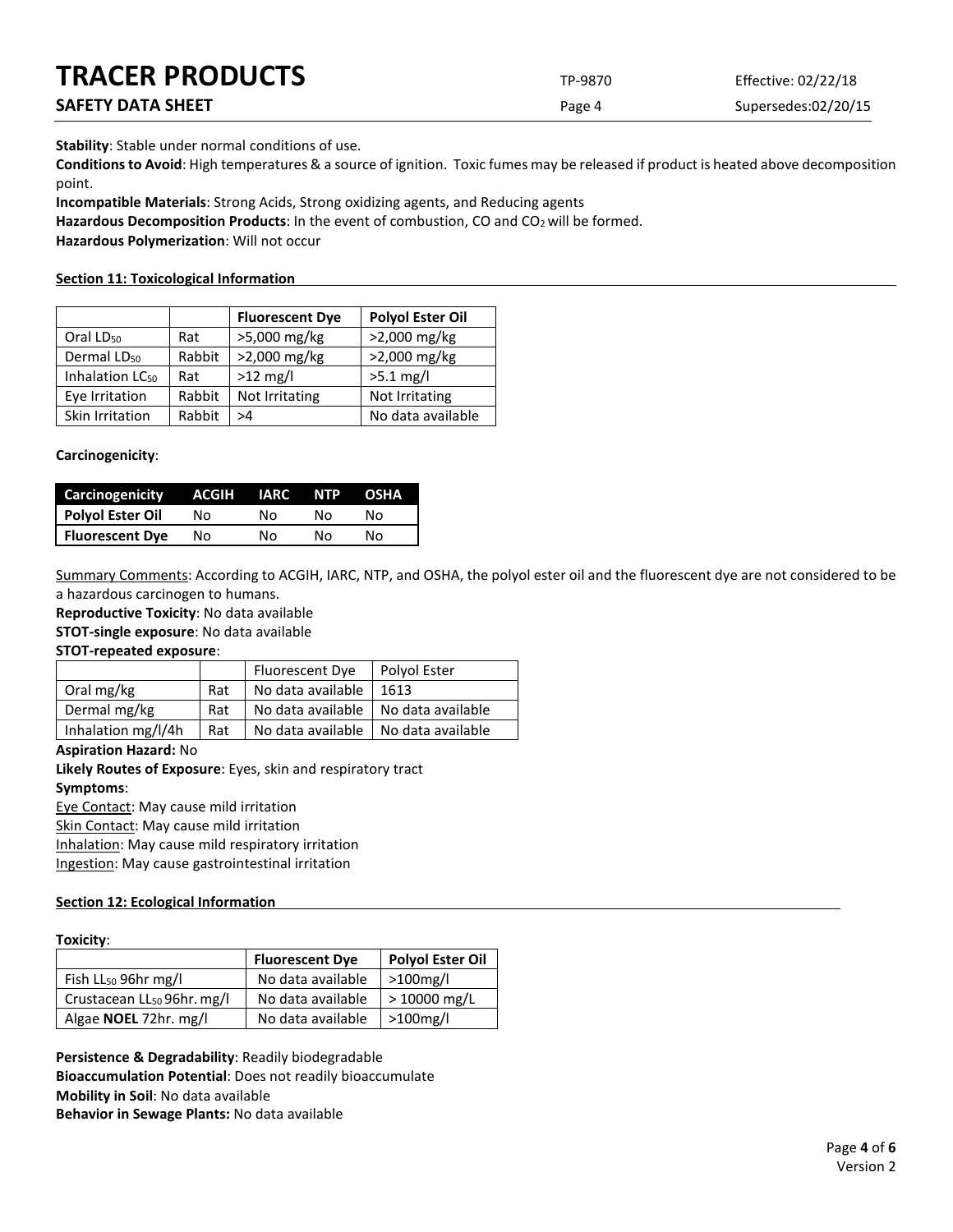# **TRACER PRODUCTS** TP-9870 Effective: 02/22/18

**SAFETY DATA SHEET** SUPERFOUR CONSUMING THE Page 5 Supersedes:02/20/15

**PBT vPvB:** This substance is not a PBT vPvB

# **Section 13: Disposal Considerations**

**General Statements:** Federal regulations may apply to empty container. State and/or local regulations may be different.

**Disposal:** Recover or recycle if possible, otherwise, dispose of in accordance with all local, state, and federal regulations. Sewage disposal is discouraged

**Special Instructions:** Be sure to contact the appropriate government environmental agencies if further guidance is required. Do not remove labels from container until container is cleaned properly. Containers can be reused or disposed of by landfill or incineration if appropriate to local law. Water with cleaning agents is required

**Hazardous Waste Number:** Not a RCRA hazardous waste

## **Section 14: Transport Information**

**General Comments**: This product is not classed as hazardous or regulated for transport under 49 CFR, IATA/ICAO, or IMDG **49 CFR: DOT Shipping Name:** Not Regulated **DOT Label:** N/A **DOT Identification No.:** Not Applicable; Nonregulated shipments by air under 49 CFR, IATA/ICAO AND IMO **Transport by Road/Rail (ADR/RID): UN Proper Shipping Name:** Not Applicable **Transport Hazard Class:** Not Applicable **Packing Group:** Not Applicable **Classification Code:** Not Applicable **LQ (ADR 2013):** Not Applicable **LQ (ADR 2009):** Not Applicable

**Environmental Hazard:** Not Applicable

**Tunnel Restriction Code:** Not Applicable

**Transport by Sea (IMDG):** 

**UN Proper Shipping Name:** Not Applicable

**Transport Hazard Class:** Not Applicable

**Packing Group:** Not Applicable **Marine Pollutant:** Not Applicable

**Environmental Hazard:** Not Applicable

**Transport by Air (IATA):**

**UN Shipping Name**: Not Applicable

**Transport Hazard Class**: Not Applicable

**Packing Group Number**: Not Applicable

**Environmental Hazards**: Not Applicable

**Special Precautions for User:** Unless otherwise specified, general measures for safe transport must be followed **Transport in Bulk:** Non-dangerous material according to transport regulations

# **Section 15: Regulatory Information**

# **Inventory Status:**

Polyol Ester Oil: is listed or are excluded from listing on TSCA, DSL, & AICS inventories Fluorescent Dye: is listed or are excluded from listing on TSCA, DSL, AICS, IECSC, & ENCS inventories **SARA Title III Information**: This product contains no chemicals subject to the reporting requirements of Section 313 of the emergency planning and community right to know act.

**SARA - Section 302-Extremely Hazardous Substances:** No regulated ingredients.

**SARA - Section 302-Reportable Quantity:** None.

**SARA - Section 311/312-Hazard Categories:**